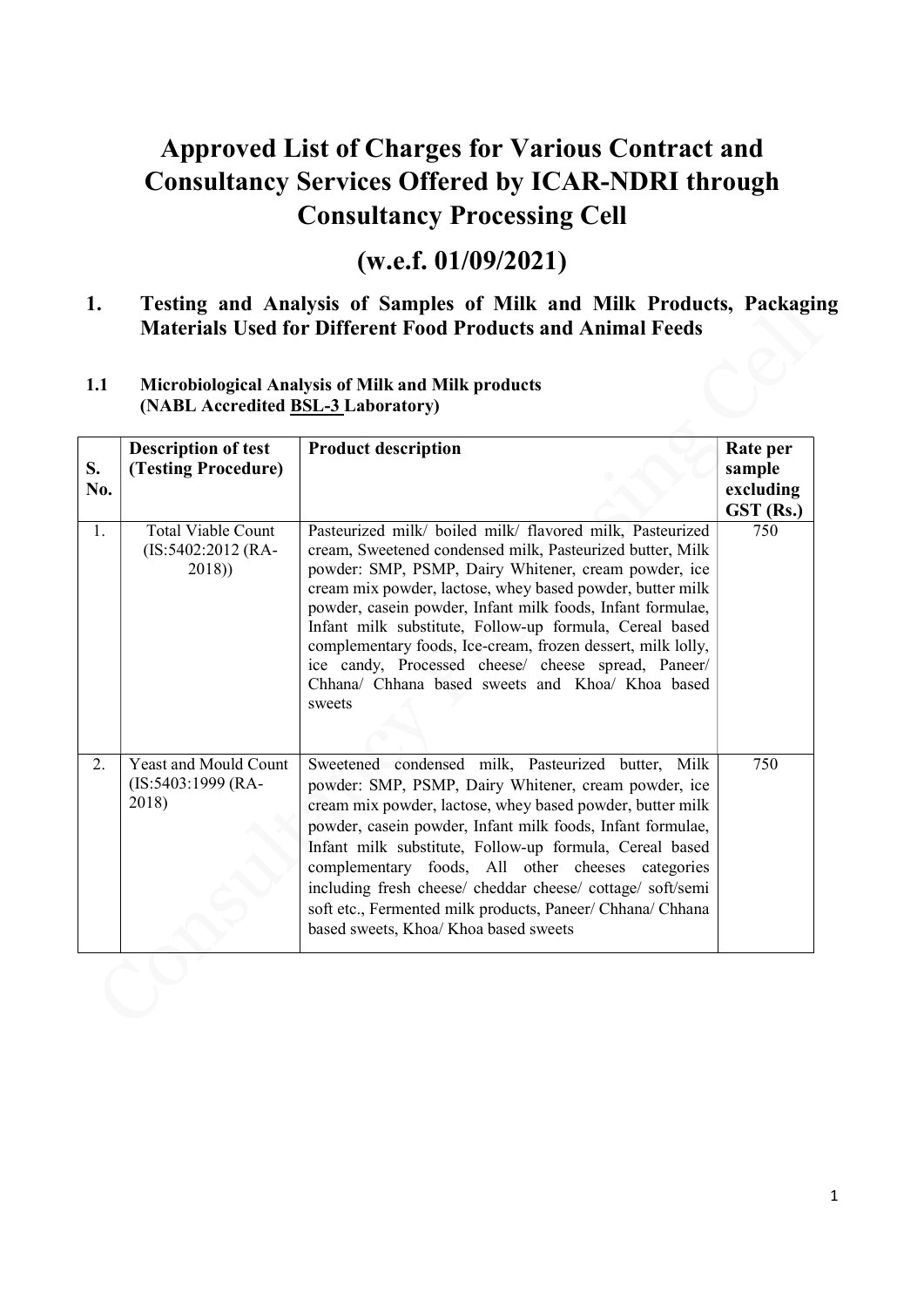| 3. | <b>Total Coliforms Count</b><br>$(IS: 5401 - Part 1:2012)$<br>$(RA-2018)$                     | Pasteurized milk/ boiled milk/ flavored milk, Pasteurized<br>cream, Sweetened condensed milk, Pasteurized butter, Milk<br>powder: SMP, PSMP, Dairy Whitener, cream powder, ice<br>cream mix powder, lactose, whey based powder, butter milk<br>powder, casein powder, Follow-up formula, Cereal based<br>complementary foods, Ice-cream, frozen dessert, milk lolly,<br>ice candy, Processed cheese/ cheese spread, All other<br>cheeses categories including fresh cheese/ cheddar cheese/<br>cottage/ soft/semi soft etc., Fermented milk products,<br>Paneer/ Chhana/ Chhana based sweets, Khoa/ Khoa based<br>sweets                               | 750  |
|----|-----------------------------------------------------------------------------------------------|--------------------------------------------------------------------------------------------------------------------------------------------------------------------------------------------------------------------------------------------------------------------------------------------------------------------------------------------------------------------------------------------------------------------------------------------------------------------------------------------------------------------------------------------------------------------------------------------------------------------------------------------------------|------|
| 4. | Enterobacteriaceae<br>$(ISO: 21528-1 &$<br>$21528-2$                                          | Infant Milk Food, Infant Formulae, Infant Milk Substitute                                                                                                                                                                                                                                                                                                                                                                                                                                                                                                                                                                                              | 750  |
| 5. | Staphylococcus aureus<br>(Coagulase positive)<br>(IS: 5887: Part-9 Sec<br>$1:2002)$ (RA-2018) | Pasteurized butter, Sweetened condensed milk, Pasteurized<br>butter, Milk powder: SMP, PSMP, Dairy Whitener, cream<br>powder, ice cream mix powder, lactose, whey based<br>powder, butter milk powder, casein powder, Infant milk<br>foods, Infant formulae, Infant milk substitute, Follow-up<br>formula, Cereal based complementary foods, Ice-cream,<br>frozen dessert, milk lolly, ice candy, Processed cheese/<br>cheese spread, All other cheeses categories including fresh<br>cheddar<br>cheese/<br>cottage/<br>soft/semi<br>cheese/<br>soft<br>etc., Fermented milk products, Paneer/ Chhana/ Chhana<br>based sweets, Khoa/ Khoa based sweets | 750  |
| 6. | E.coli<br>(IS:5887: Part 1: 1976)<br>$(RA-2018)$                                              | Pasteurized butter, Pasteurized butter,<br>Infant<br>milk<br>substitute, Follow-up formula, Cereal based complementary<br>foods, Ice-cream, frozen dessert, milk lolly, ice candy, All<br>other cheeses categories including fresh cheese/ cheddar<br>cheese/ cottage/ soft/semi soft etc., Fermented milk<br>products, Paneer / Chhana/ Chhana based sweets, Khoa /<br>Khoa based sweets                                                                                                                                                                                                                                                              | 1500 |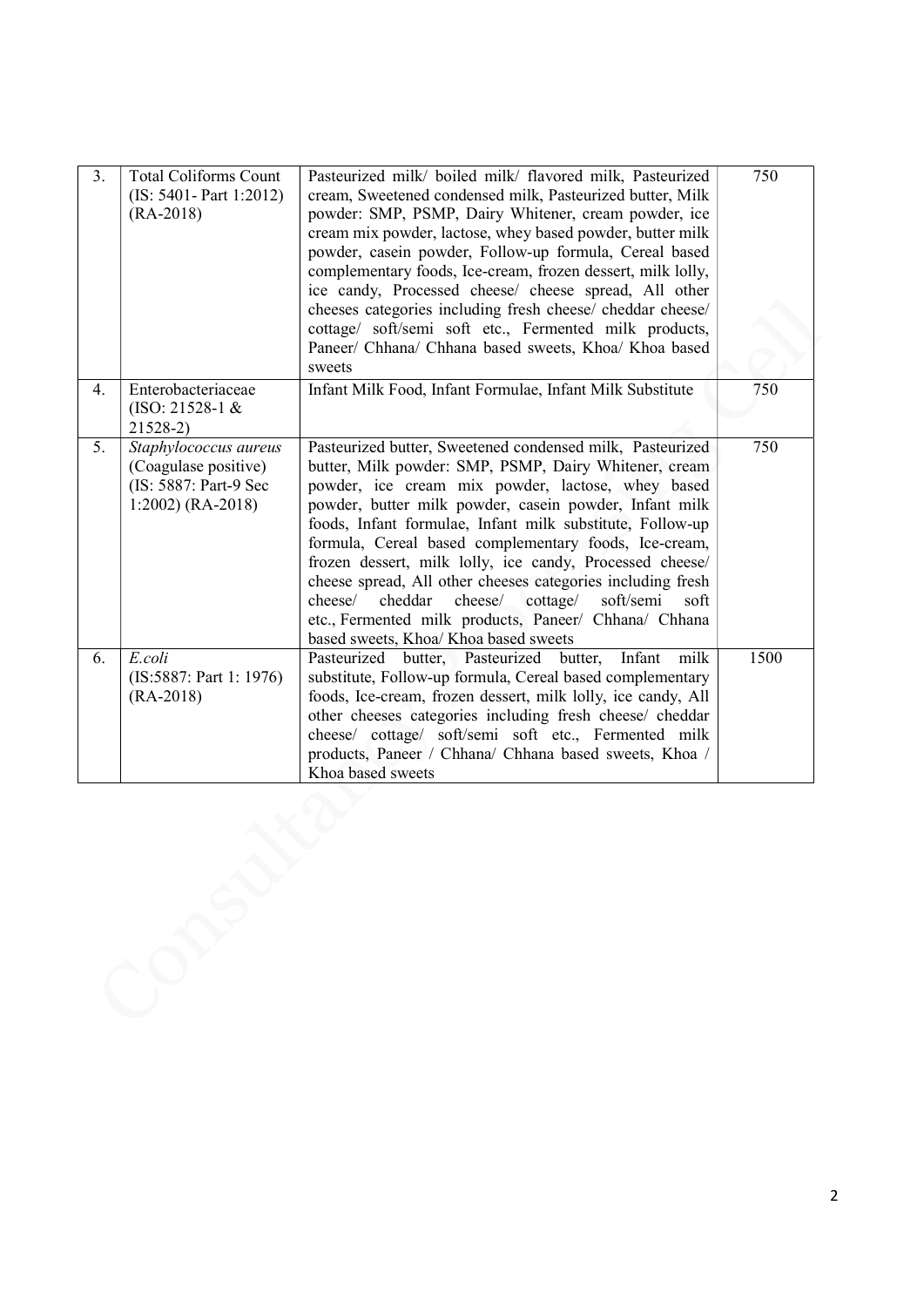| 7.  | Salmonella/ Shigella<br>(IS:5887: Part 3:1999)<br>$(RA-2018)$                   | Pasteurized milk, boiled milk/ flavored milk, Pasteurized<br>cream, Sweetened condensed milk,<br>Pasteurized butter,<br>Sweetened condensed milk, Pasteurized butter, Milk<br>powder: SMP, PSMP, Dairy Whitener, cream powder, ice<br>cream mix powder, lactose, whey based powder, butter milk<br>powder, casein powder, Infant milk foods, Infant formulae,<br>Infant milk substtute, Follow-up formula, Cereal based<br>complementary foods, Ice-cream, frozen dessert, milk lolly,<br>ice candy, Processed cheese/ cheese spread, All other<br>cheeses categories including fresh cheese/ cheddar cheese/<br>cottage/ soft/semi soft etc., Fermented milk products,<br>Paneer/ Chhana/ Chhana based sweets, Khoa/Khoa based<br>sweets. | 1500 |
|-----|---------------------------------------------------------------------------------|--------------------------------------------------------------------------------------------------------------------------------------------------------------------------------------------------------------------------------------------------------------------------------------------------------------------------------------------------------------------------------------------------------------------------------------------------------------------------------------------------------------------------------------------------------------------------------------------------------------------------------------------------------------------------------------------------------------------------------------------|------|
| 8.  | <b>Sulphite Reducing</b><br>Clostridia (SRC)<br>(ISO:15213:2003)<br>$(RA-2005)$ | Milk powder: SMP, PSMP, Dairy Whitener, cream powder,<br>ice cream mix powder, lactose, whey based powder, butter<br>milk powder, casein powder, Infant milk foods, Infant<br>formulae, Infant milk substitute, Follow-up formula, Cereal<br>based complementary foods                                                                                                                                                                                                                                                                                                                                                                                                                                                                     | 1500 |
| 9.  | Listeria monocytogenes<br>$(IS:14988: Part-1:2001)$<br>$(RA-2018)$              | Pasteurized milk/ boiled milk/ flavored milk, Pasteurized<br>cream, Sweetened condensed milk, Pasteurized butter,<br>Sweetened condensed milk,<br>Pasteurized butter, Milk<br>powder: SMP, PSMP, Dairy Whitener, cream powder, ice<br>cream mix powder, lactose, whey based powder, butter milk<br>powder, casein powder, Infant milk foods, Infant formulae,<br>Infant milk substitute, Follow-up formula, Cereal based<br>complementary foods, Ice-cream, frozen dessert, milk lolly,<br>ice candy, Processed cheese/ cheese spread, All other<br>cheeses categories including fresh cheese/ cheddar cheese/<br>cottage/ soft/semi soft etc., Fermented milk products<br>Paneer/ Chhana/ Chhana based sweets, Khoa/ Khoa based<br>sweets | 1500 |
| 10. | <b>Bacillus</b> cereus<br>(IS:5887: Part-6: 2012)<br>$(RA-2018)$                | Milk powder: SMP, PSMP, Dairy Whitener, cream powder,<br>ice cream mix powder, lactose, whey based powder, butter<br>milk powder, casein powder, Infant milk foods, Infant<br>formulae, Infant milk substitute, Follow-up formula, Cereal<br>based complementary foods                                                                                                                                                                                                                                                                                                                                                                                                                                                                     | 1500 |
| 11. | Commercial sterility<br>test (IS:4238/IS: 4884)<br>$(RA-2019)$                  | Sterilized milk/ UHT milk, Sterilized cream/ UHT cream                                                                                                                                                                                                                                                                                                                                                                                                                                                                                                                                                                                                                                                                                     | 1500 |
| 12. | Enterobacter sakazakii<br>(ISO/T:22964:2017)<br>$(RA-2017)$                     | Infant Milk Food, Infant Formulae, Infant Milk Substitutes                                                                                                                                                                                                                                                                                                                                                                                                                                                                                                                                                                                                                                                                                 | 1500 |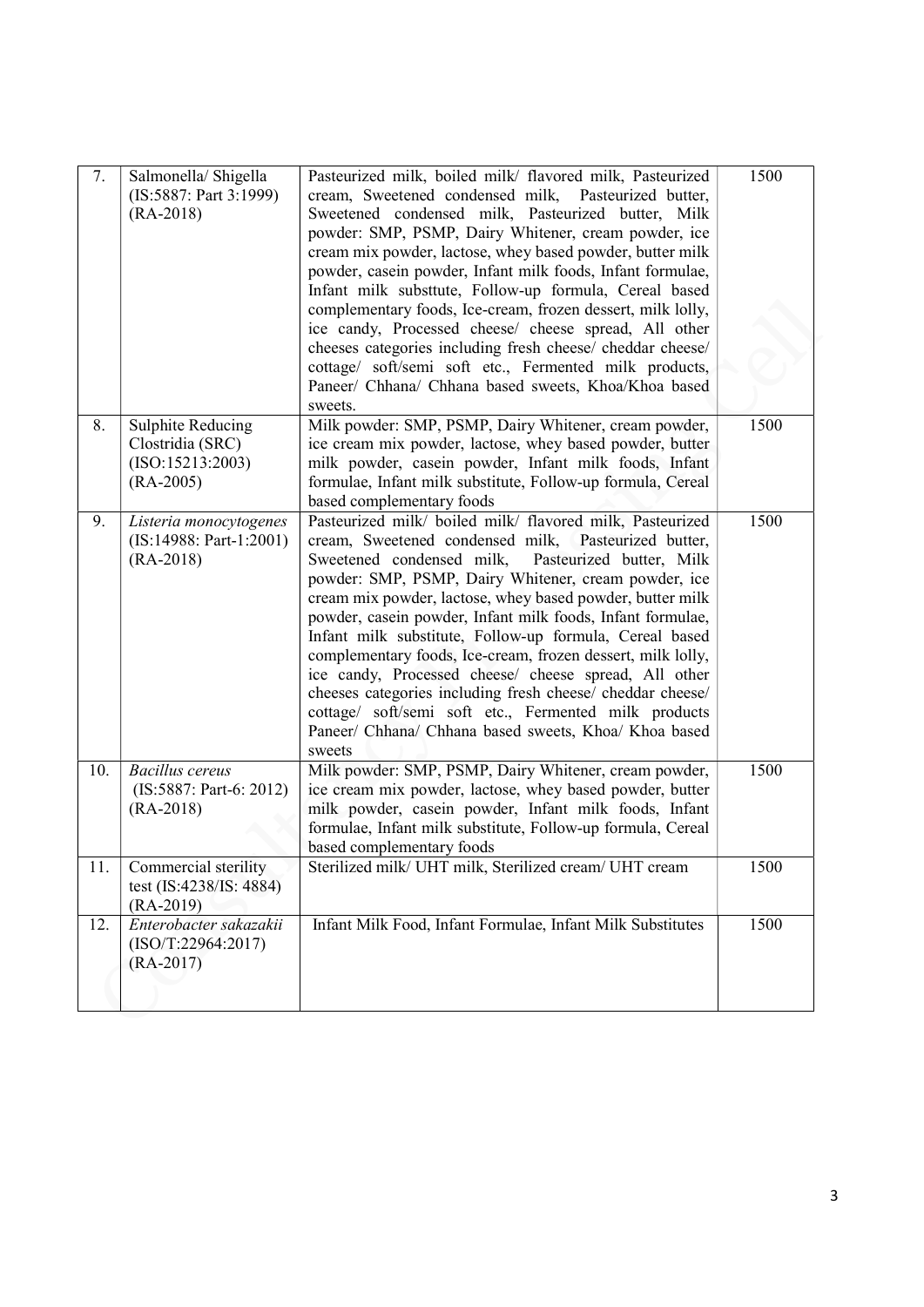| 13. | In-Vitro anti-bacteria<br>efficacy testing of<br>disinfectants<br>(IS:5253)                                | For checking antimicrobial potency of sanitizers used in<br>dairy / food industry                                                                                                                                                                                                    | 750                                              |
|-----|------------------------------------------------------------------------------------------------------------|--------------------------------------------------------------------------------------------------------------------------------------------------------------------------------------------------------------------------------------------------------------------------------------|--------------------------------------------------|
| 14. | Charm ROSA test for<br>antibiotics in milk<br>(AOAC approved<br>assay)<br>(Charm ROSA)                     | Testing of raw, pasteurized milk and dried milks for<br>following 6 groups of antimicrobial residues : $\beta$ -Lactam,<br>Tetracycline, Chloramphenicol, Streptomycin, Sulfa drugs,<br>Aminoglycoside, Gentamycin / Neomycin                                                        | 1000 per<br>sample and<br>for each<br>antibiotic |
| 15. | based test<br><b>DPA</b><br>for<br>antibiotic in milk                                                      | Testing of raw, pasteurized milk and dried milks for<br>following 7 groups of antibiotics as broad spectrum<br>detection (LODs at FSSAI /Codex Limits): β-Lactam,<br>Tetracycline, Chloramphenicol, Streptomycin, Sulfa drugs,<br>Macrolides, Aminoglycoside, Gentamycin / Neomycin. | $200$ per<br>sample<br>Per sample                |
| 16. | <b>MBRT</b> test<br>(BIS method)                                                                           | Raw/processed milk                                                                                                                                                                                                                                                                   | 250                                              |
| 17. | Somatic Cell count<br>(Quantitative evaluation)                                                            | Raw/processed milk                                                                                                                                                                                                                                                                   | 500                                              |
| 18. | Somatic Cell count<br>(Semi quantitative)                                                                  | Raw/processed milk                                                                                                                                                                                                                                                                   | 200                                              |
| 19. | Paper strip based test<br>for antibiotic in milk                                                           | Testing of raw, pasteurized milk and dried milks for<br>following 7 groups of antibiotics as broad spectrum<br>detection (LODs at FSSAI /Codex Limits): β-Lactam,<br>Tetracycline, Chloramphenicol, Streptomycin, Sulfa drugs,<br>Macrolides, Aminoglycoside, Gentamycin / Neomycin  | 300                                              |
| 20. | Paper strip based test<br>detection<br>for<br>of<br>Pesticide<br>residues<br>in<br>different food matrices | Testing of raw, pasteurized milk and dried milks for<br>following 7 groups of antibiotics as broad spectrum<br>detection (LODs at FSSAI /Codex Limits): β-Lactam,<br>Tetracycline, Chloramphenicol, Streptomycin, Sulfa drugs,<br>Macrolides, Aminoglycoside, Gentamycin / Neomycin  |                                                  |
| 21. | Paper strip based test<br>detection<br>for<br>of<br>Pesticide residues<br>in<br>different food matrices    | Testing of different food matrices which includes milk,<br>cereal based foods, fruit juices, soil, manure, feed, fodder,<br>water etc., for all groups of pesticides at MRL limits set by<br>codex/FSSAI)                                                                            |                                                  |
| 22. | Identification<br>of<br>Bacteria                                                                           | Gram negative, Gram positive and Yeast<br>(Using BD system) 48 hrs.                                                                                                                                                                                                                  | 1200<br>Per Micro-                               |
|     |                                                                                                            |                                                                                                                                                                                                                                                                                      | organism                                         |
| 23. | Antimicrobial<br>susceptibility testing<br>(AST) of bacteria                                               | Gram negative & Gram positive (Using BD system) 72 h.<br>(As per clinical & laboratory standard institute (CLSI)<br>guidelines.                                                                                                                                                      | 1200<br>Per Micro-<br>organism                   |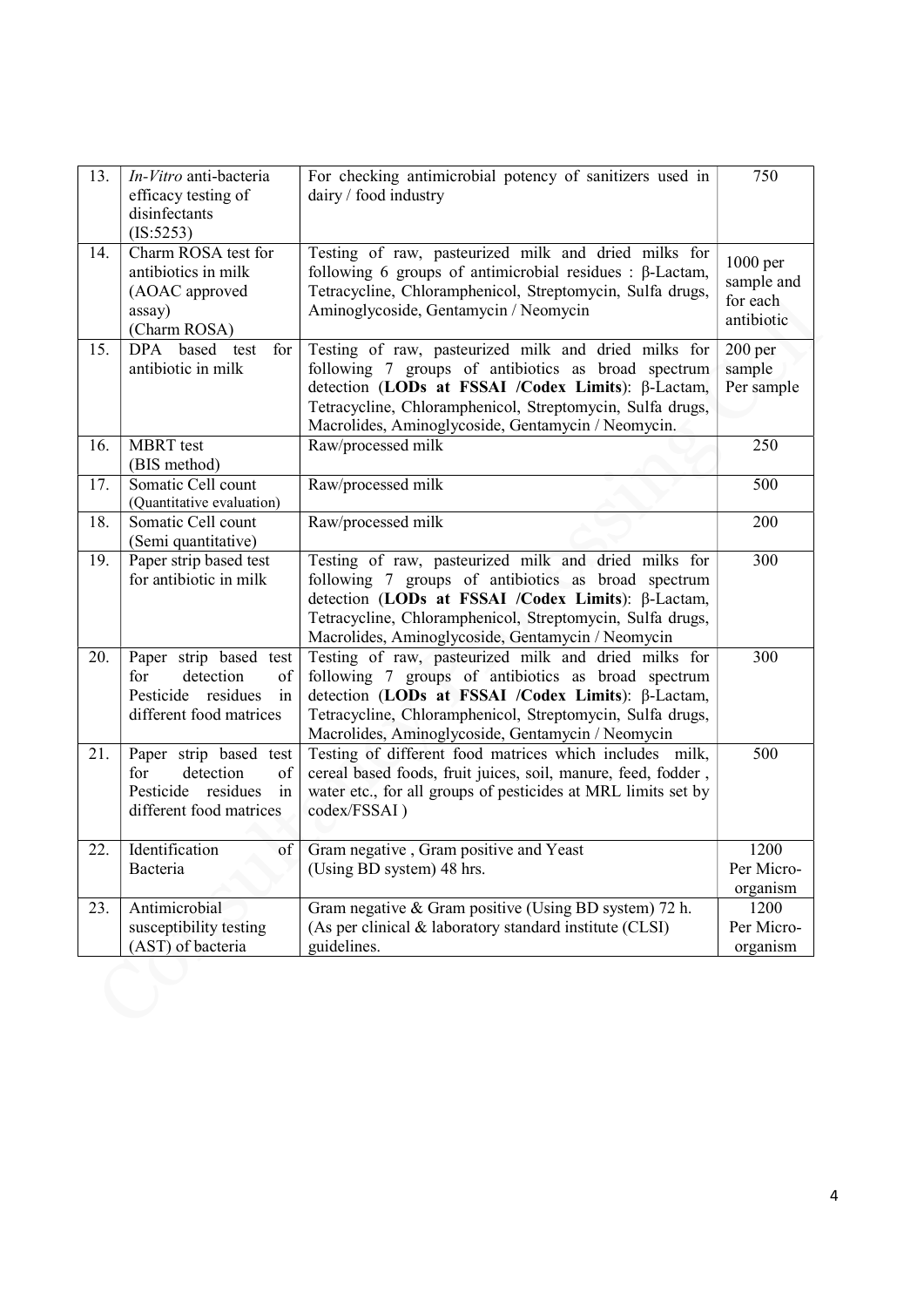| S. No.            | <b>Description of test</b>                 | Rate per<br>sample<br><b>Excluding</b><br>GST (Rs.) |
|-------------------|--------------------------------------------|-----------------------------------------------------|
| <b>Milk</b>       |                                            |                                                     |
| 1.                | Detection of neutralizers                  | 250                                                 |
| 2.                | Detection of starch                        | 250                                                 |
| 3.                | Detection of cane sugar                    | 250                                                 |
| $\overline{4}$ .  | Detection of hydrogen peroxide             | 250                                                 |
| 5.                | Detection of formaldehyde                  | 250                                                 |
| 6.                | Detection of urea                          | 250                                                 |
| 7.                | Detection of detergent                     | 250                                                 |
| 8.                | Detection of Maltodextrin                  | 250                                                 |
| 9.                | Detection of nitrate                       | 250                                                 |
| 10.               | Detection of Vegetable oil                 | 300                                                 |
| 11.               | Detection of Common salt                   | 250                                                 |
| 12.               | Detection of Sulfate                       | 250                                                 |
| 13.               | Detection of Ammonium salt                 | 250                                                 |
| 14.               | Detection of boric acid                    | 250                                                 |
| 15.               | Detection of salicylic acid                | 250                                                 |
| $\overline{16}$ . | Titratable Acidity (as % lactic acid)      | 300                                                 |
| 17.               | Fat by Gerber method                       | 300                                                 |
| 18.               | Fat by Reference method                    | 500                                                 |
| 19.               | Solids-not-fat (SNF) by lactometer         | 300                                                 |
| 20.               | Solids-not-fat (SNF) by gravimetric method | 750                                                 |
| 21.               | Total solids by gravimetric method         | 350                                                 |
| 22.               | Crude Protein by nitrogen estimation       | 700                                                 |
| 23.               | Non-Protein Nitrogen                       | 800                                                 |
| 24.               | True Protein nitrogen                      | 1000                                                |
| 25.               | Urea estimation                            | 600                                                 |
| 26.               | Lactose estimation                         | 600                                                 |
| 27.               | Ash estimation                             | 400                                                 |
| 28.               | Lactate estimation                         | 2000                                                |
|                   |                                            |                                                     |
|                   |                                            |                                                     |
|                   |                                            |                                                     |
|                   |                                            |                                                     |

## 1.2 Chemical Analysis of Milk and Milk Products (NABL Accredited Laboratory)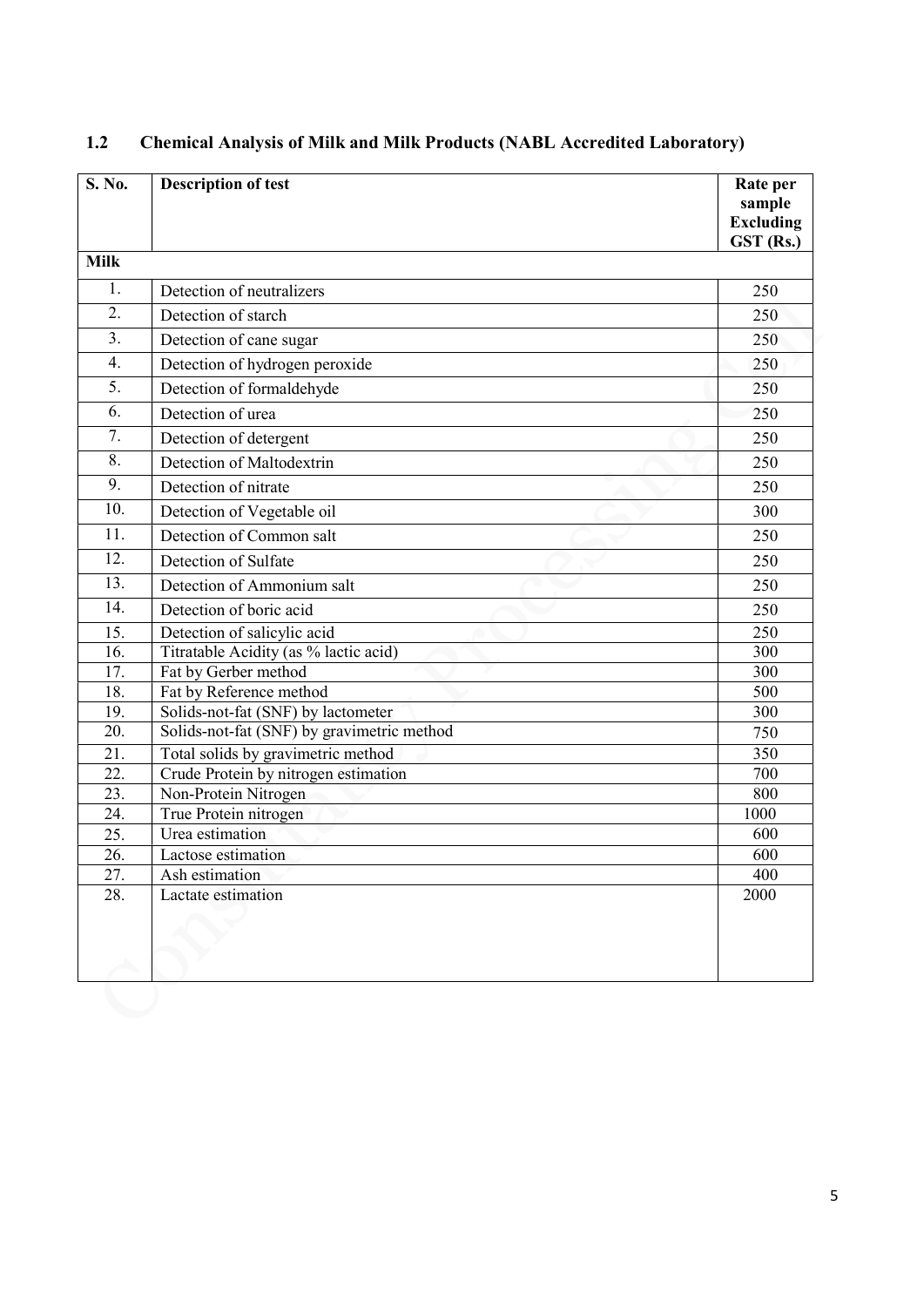| <b>Butter</b>     |                                                                             |      |
|-------------------|-----------------------------------------------------------------------------|------|
| 29.               | Moisture                                                                    | 350  |
| 30.               | Fat                                                                         | 500  |
| 31.               | Salt (% as NaCl)                                                            | 600  |
| 32.               | Curd                                                                        | 1200 |
| 33.               | BR reading at 40°C                                                          | 250  |
| 34.               | Detection of synthetic colour/dye                                           | 500  |
| <b>Ghee</b>       |                                                                             |      |
| 35.               | Moisture content                                                            | 350  |
| 36.               | BR reading at 40°C                                                          | 250  |
| 37.               | Acidity as free fatty acids (% oleic acid)                                  | 300  |
| 38.               | Reichert-Meissl value                                                       | 600  |
| 39.               | Polenske Value                                                              | 500  |
| 40.               | Reichert-Meissl value + Polenske Value                                      | 800  |
| 41.               | Detection of Vanaspati (hydrogenated vegetable oil) in ghee (Baudouin test) | 250  |
| 42.               | Detection of vegetable oil in ghee using NDRI Developed method              | 300  |
| 43.               | Peroxide value                                                              | 500  |
| 44.               | Iodine value                                                                | 500  |
| 45.               | Saponification Value                                                        | 500  |
| 46.               | Cholesterol                                                                 | 800  |
| 47.               | Fatty acid composition                                                      | 2000 |
| 48.               | Trans fat                                                                   | 2000 |
| 49.               | <b>TBA Value</b>                                                            | 500  |
| 50.               | $\beta$ -sitosterol test by HPLC                                            | 2000 |
| 51.               | Triglyceride analysis by GCMS                                               | 2500 |
| 52.               | RP-TLC based test to detect vegetable oils/fats in ghee                     | 1500 |
|                   | <b>Whole Milk Powder / Skimmed Milk Powder</b>                              |      |
| 53.               | Moisture                                                                    | 400  |
| 54.               | Titratable acidity in (% lactic acid)                                       | 300  |
| $\overline{55}$ . | Fat by Gerber method (in WMP only)                                          | 400  |
| 56.               | Fat by Reference method                                                     | 550  |
| 57.               | Total Ash, on dry basis                                                     | 400  |
| 58.               | Protein by nitrogen estimation                                              | 800  |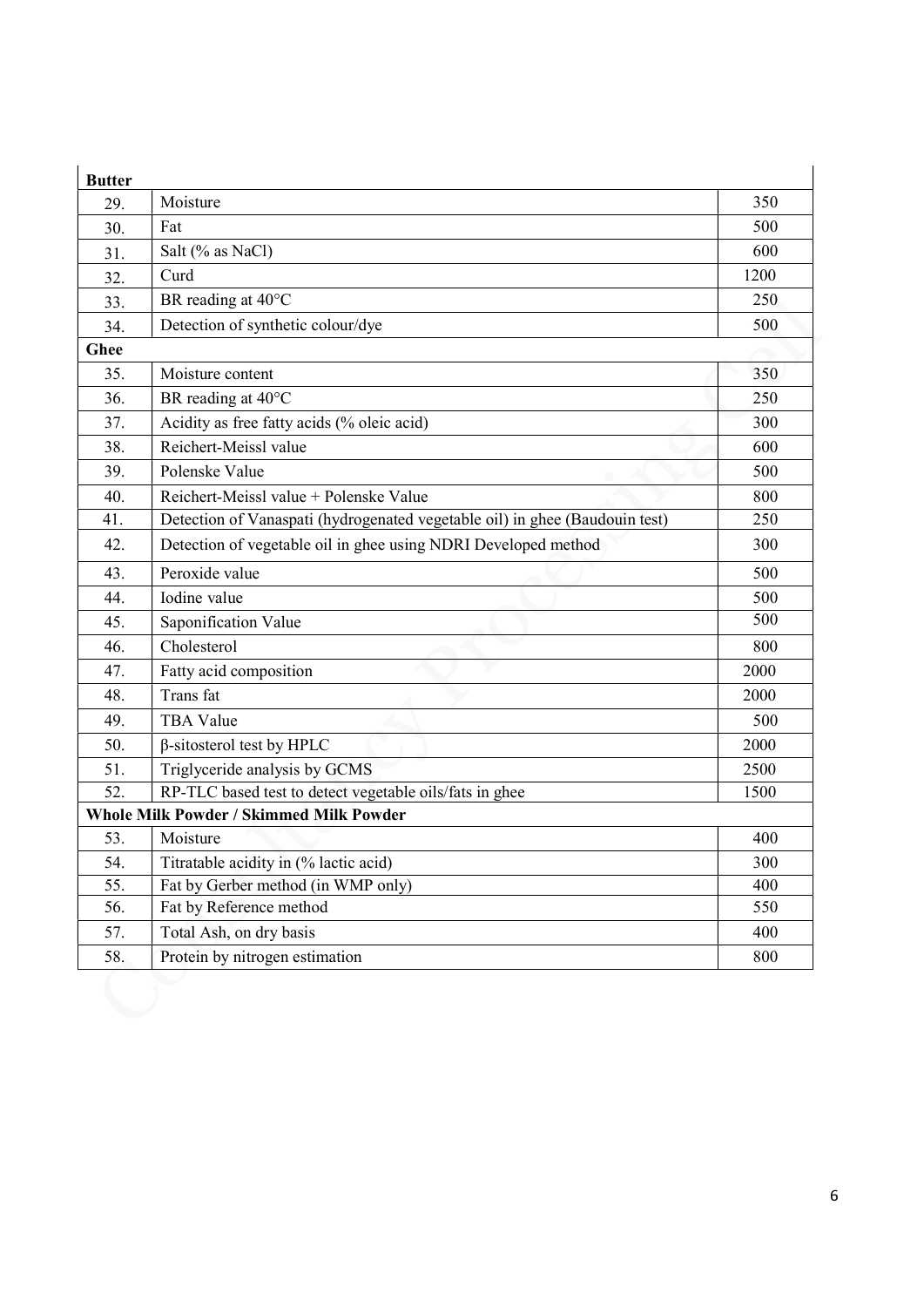| 59.                   | Non-protein nitrogen                 | 900  |
|-----------------------|--------------------------------------|------|
| 60.                   | Casein Nitrogen                      | 700  |
| 61.                   | <b>Whey Protein</b>                  | 700  |
| 62.                   | Lactose                              | 750  |
| 63.                   | Lactate                              | 2000 |
| 64.                   | Insolubility index                   | 400  |
| 65.                   | Dispersibility                       | 450  |
| 66.                   | Sinkability                          | 300  |
| 67.                   | Wettability,                         | 300  |
| 68.                   | Particle Size                        | 450  |
| 69.                   | Angle of Repose                      | 300  |
| 70.                   | <b>Scorched Particles</b>            | 300  |
| <b>Dairy Whitener</b> |                                      |      |
| 71.                   | Moisture,                            | 400  |
| 72.                   | Titratable acidity in (%lactic acid) | 350  |
| 73.                   | Fat by Gerber method                 | 400  |
| 74.                   | Fat by Reference method              | 500  |
| 75.                   | Total Ash, on dry basis              | 900  |
| 76.                   | Protein by nitrogen estimation       | 800  |
| 77.                   | Non-protein nitrogen                 | 900  |
| 78.                   | Lactose                              | 800  |
| 79.                   | Lactate                              | 2000 |
| 80.                   | Insolubility index                   | 400  |
| 81.                   | Sucrose                              | 900  |
| 82.                   | <b>Scorched Particles</b>            | 300  |
| <b>Cheese</b>         |                                      |      |
| 83.                   | Moisture                             | 400  |
| 84.                   | Salt (added sodium chloride)         | 600  |
| 85.                   | Fat (on dry basis)                   | 900  |
| Ice-Cream             |                                      |      |
| 86.                   | <b>Total Solids</b>                  | 400  |
| 87.                   | Overrun                              | 400  |
| 88.                   | Fat                                  | 500  |
| 89.                   | Sucrose                              | 1000 |
| 90.                   | Protein                              | 800  |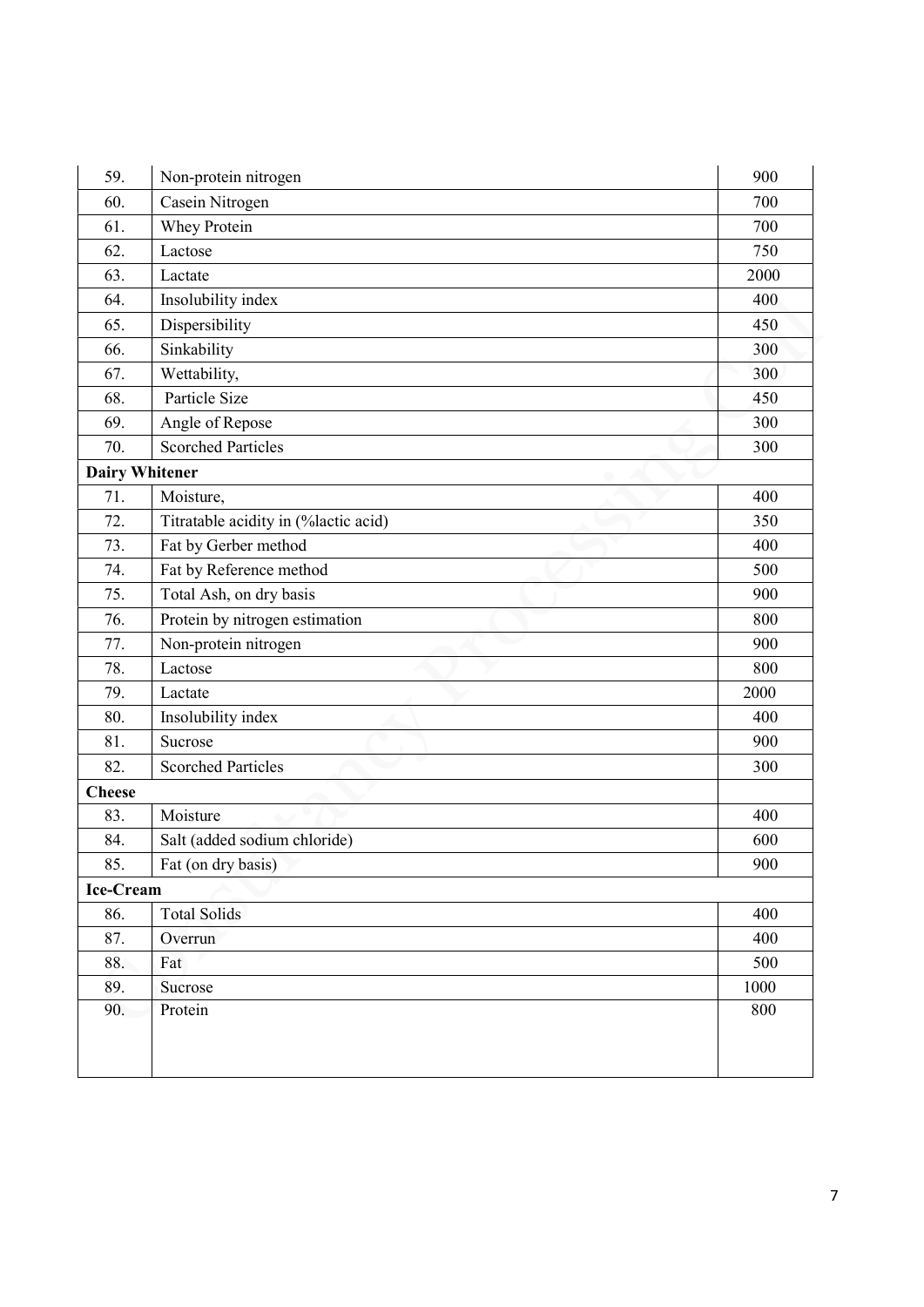|                    | Paneer, Channa, Khoa                                                                  |      |
|--------------------|---------------------------------------------------------------------------------------|------|
| 91.                | Moisture                                                                              | 400  |
| 92.                | Fat (on dry basis)                                                                    | 900  |
| 93.                | Detection of starch                                                                   | 300  |
|                    | <b>Evaporated/Condensed milk</b>                                                      |      |
| 94.                | <b>Total Solids</b>                                                                   | 400  |
| 95.                | Fat                                                                                   | 500  |
| 96.                | Sucrose                                                                               | 1000 |
| 97.                | Protein                                                                               | 800  |
| 98.                | Lactose                                                                               | 800  |
|                    | Lassi/ Dahi/Yoghurt/ Flavoured Milk                                                   |      |
| 99.                | <b>Total Solids</b>                                                                   | 400  |
| 100.               | Fat                                                                                   | 500  |
| 101.               | Acidity (% lactic acid)                                                               | 300  |
| 102.               | Sucrose                                                                               | 900  |
| 103.               | Detection of Maltodextrin                                                             | 250  |
| <b>Other Tests</b> |                                                                                       |      |
| 104.               | Lactose in low lactose milk product                                                   | 2000 |
| 105.               | Aflatoxin M1 in milk and milk products by lateral flow assay                          | 1500 |
| 106.               | IgG estimation in colostrum                                                           | 3000 |
| 107.               | IgA estimation in human milk                                                          | 3000 |
| 108.               | Any one mineral element in various matrices (Please enquire before sending<br>sample) | 800  |
| 109.               | <b>Calibration of Glass Pipette</b>                                                   | 1000 |
| 110.               | Calibration of Glass Thermometer                                                      | 1500 |
| 111.               | Calibration of Butyrometer                                                            | 1200 |
| 112.               | Calibration of Lactometer                                                             | 1500 |
| 113.               | Fatty acid composition in extracted fat of dairy products                             | 2500 |
| 114.               | Fibre Estimation in dairy based foods                                                 | 1500 |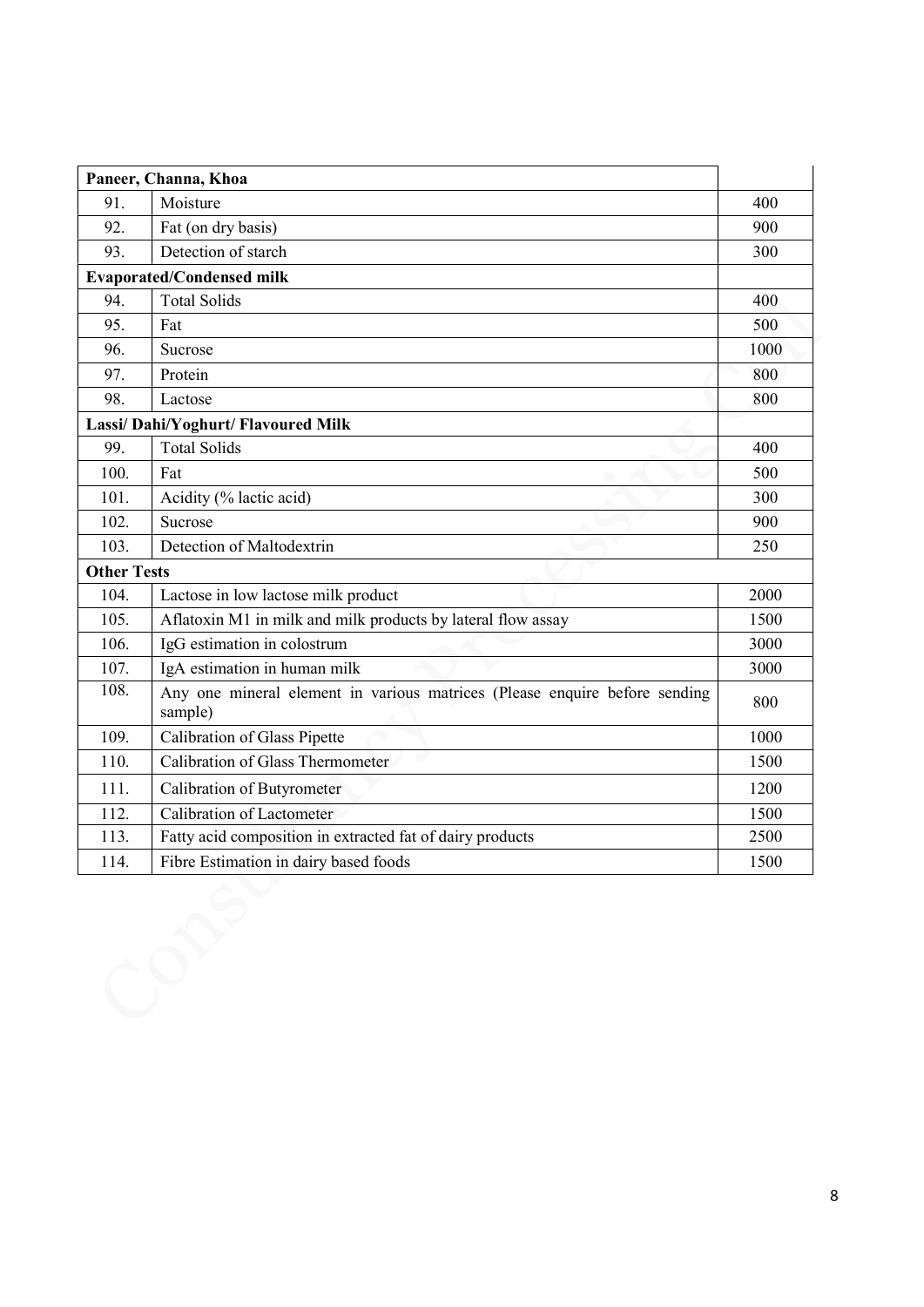| S.No.            | <b>Description</b>                                                                | Rate<br>per<br>sample         |
|------------------|-----------------------------------------------------------------------------------|-------------------------------|
|                  |                                                                                   | <b>Excluding</b><br>GST (Rs.) |
| 1.               | Melamine detection per sample                                                     | 2000                          |
| 2.               | Melamine Quantification per sample                                                | 3000                          |
| $\overline{3}$ . | Ampicillin detection in milk                                                      | 1500                          |
| 4.               | Ampicillin quantification in milk                                                 | 2000                          |
| 5.               | Ciprofloxacin detection in milk                                                   | 1500                          |
| 6.               | Ciprofloxacin quantification in milk                                              | 2000                          |
| 7.               | Enrofloxacin detection in milk                                                    | 1500                          |
| 8.               | Enrofloxacin quantification in milk                                               | 2000                          |
| 9.               | Suphadimidine detection in milk                                                   | 1500                          |
| 10.              | Suphadimidine quantification in milk                                              | 2000                          |
| 11.              | Protein Identification from In-gel digested samples (60 minute gradient in        | $8,000/-$<br>per              |
|                  | nanoElute) (Less complex sample / gel piece) rate per run.                        | run                           |
| 12.              | Protein Identification from In-gel digested samples (120 minute gradient in       | 12,000/- per                  |
|                  | nanoElute) (Complex sample)                                                       | run                           |
| 13.              | Identification of differentially expressed proteins using Label Free Quantitation | 35,000/- per                  |
|                  | (LFQ) (3 runs per sample) (120 minute gradient per run)                           | sample                        |
| 14.              | Identification of differentially expressed proteins using iTRAQ/ TMT labeling     | 12,000/- per                  |
|                  | (120 min gradient per run)                                                        | run                           |
|                  |                                                                                   |                               |

#### 1.3 Detection of various analytes in milk using LC-MS/MS

#### 1.4 Analytical services charges for *In-vitro* screening of *Lactobacillus* isolates for probiotic attributes as per the CMR-DBT Guidelines

| S.<br>No.      | <b>Description of test</b>                                                                                                | description<br>Product<br>(Single) | Rate per<br>sample<br>excluding<br>GST (Rs.) |
|----------------|---------------------------------------------------------------------------------------------------------------------------|------------------------------------|----------------------------------------------|
|                | Resistance to gastric acidity/ pH of 2.0                                                                                  | Lactobacillus isolate              | 1000                                         |
| 2              | Bile acid resistance                                                                                                      | Lactobacillus isolate              | 1000                                         |
| $\overline{3}$ | Cell Surface hydrophobicity (with two hydrocarbons<br>Hexadecane and Xylene/ Choloroform/ Diethyl<br>ether)               | Lactobacillus isolate              | 1000                                         |
| $\overline{4}$ | Auto-aggregation/Intra bacterial aggregation assay                                                                        | Lactobacillus isolate              | 600                                          |
| 5 <sup>1</sup> | Co-aggregation assay/Inter species aggregation assay<br>Gram-negative pathogens (E. coli and<br>with<br>Salmonella Typhi) | Lactobacillus isolate              | 1000                                         |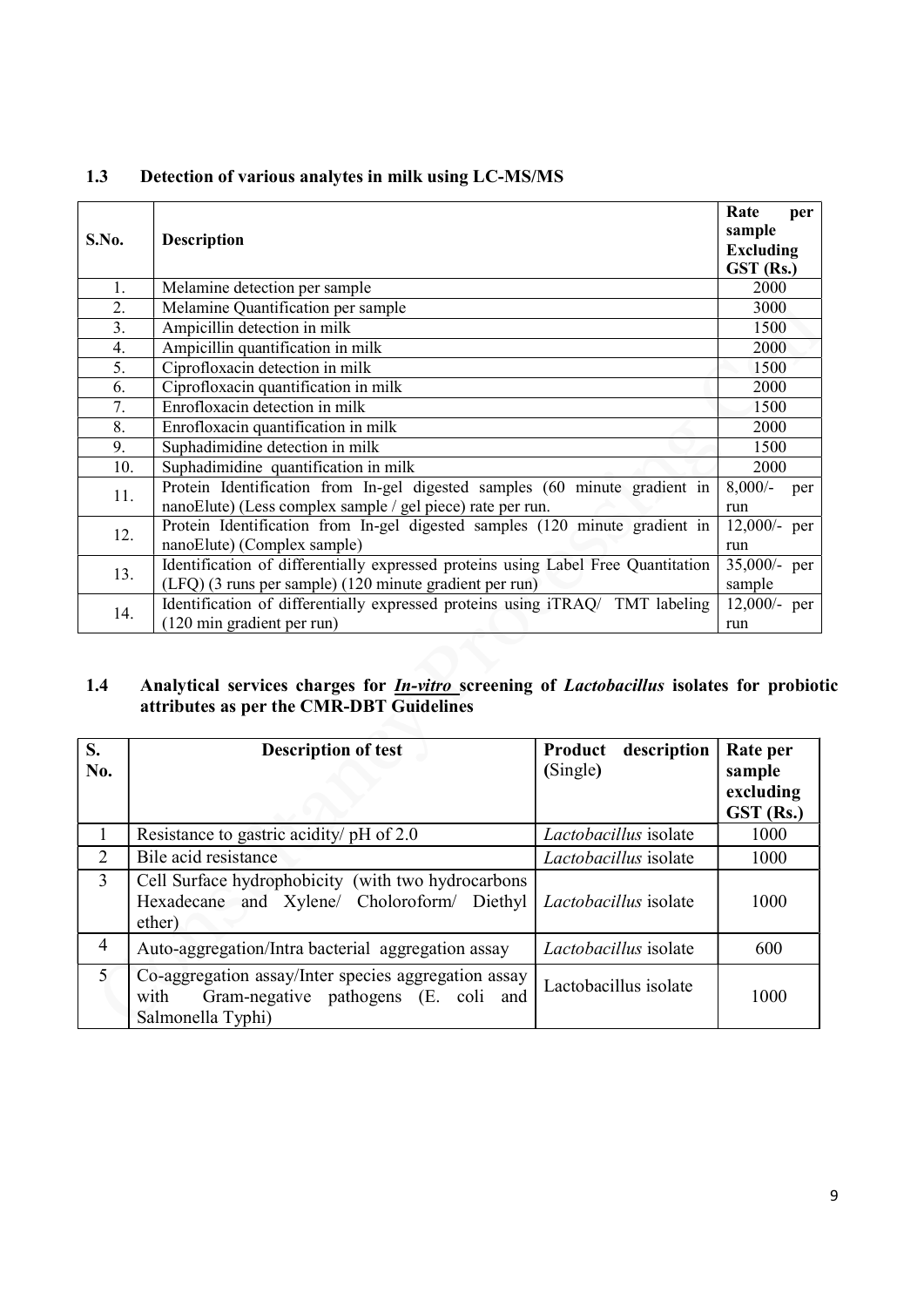| 6 | Antimicrobial activity against potentially pathogenic<br>bacteria through agar well diffusion assay $(E. \text{ coli},  $ Lactobacillus isolate<br>SalmonellaTyphi, B. Cereus andStaphylococcus<br>aureus through acid production) |                       | 2000 |
|---|------------------------------------------------------------------------------------------------------------------------------------------------------------------------------------------------------------------------------------|-----------------------|------|
|   | Ability to reduce pathogen adhesion to surfaces<br>(Mucin adhesion assay)                                                                                                                                                          | Lactobacillus isolate | 1000 |
| 8 | In vitro safety screening of probiotic Lactobacillus.<br>Test includes Mucin degradation test; Biogenic amine<br>formation test & Haemolytic test                                                                                  | Lactobacillus isolate | 2000 |
| 9 | Antimicrobial resistance testing of<br>probiotic<br>Lactobacillus using Iso-sensitest media                                                                                                                                        | Lactobacillus isolate | 1500 |

#### 1.5 Other Miscellaneous Tests

| Sl.No. | Parameter                                                                | Rate per sample<br>excluding GST (Rs.) |
|--------|--------------------------------------------------------------------------|----------------------------------------|
|        | Penetration value (Cheese)                                               | 1500 Per sample                        |
|        | Hardness using texture analyzer                                          |                                        |
| 2.     | Penetration value (Butter)                                               | 1500 Per sample                        |
|        | Hardness using texture analyzer                                          |                                        |
| 3.     | Oxidative stability of milk fat by Rancimat (Qnty. Reqd. 100 ml)         | 12000                                  |
| 4.     | Analysis of salivary fern pattern for estrus identification              | 100 per sample                         |
| 5.     | PCR based identification of <i>Lactobacillus</i> isolates at genus level | 1500 Single isolate                    |

# 1.6 Sensory Evaluation of Products:

| Sl. No. | <b>Parameter</b>           | <b>Qnty. Required</b>                      | Rate per sample     |
|---------|----------------------------|--------------------------------------------|---------------------|
|         |                            |                                            | excluding GST (Rs.) |
|         | Milk                       | $500$ ml or g                              | 3500                |
| 2.      | Cream                      | $500$ ml or g                              | 3500                |
| 3.      | <b>Butter</b>              | 500 g                                      | 3500                |
| 4.      | Paneer                     | 500 g                                      | 3500                |
| 5.      | Cheeses                    | 500 g                                      | 3500                |
| 6.      | Ghee                       | 500 ml                                     | 4000                |
| 7.      | Ice cream                  | 500 ml for bulk packaging or 10 cups of 50 | 3500                |
|         |                            | or 100 ml packaging                        |                     |
| 8.      | <b>Sweetened Condensed</b> | 500 g                                      | 3500                |
|         | milk or Evaporated         |                                            |                     |
|         | milk                       |                                            |                     |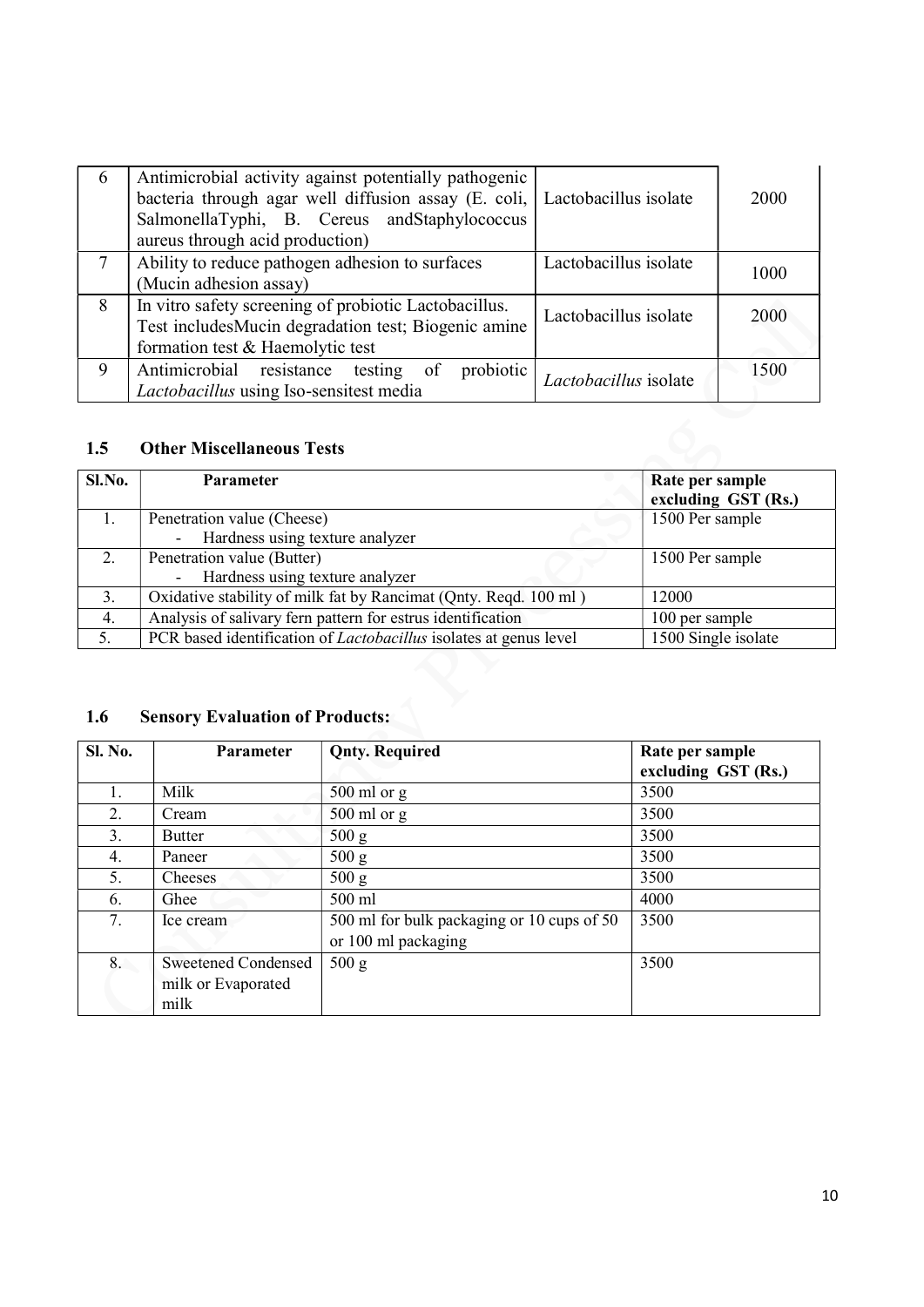| 9.  | SMP, WMP, Malted                  | $1 \text{ kg}$                                           | 3500 |  |  |
|-----|-----------------------------------|----------------------------------------------------------|------|--|--|
|     | Milk Powder or Dairy              |                                                          |      |  |  |
|     | Whitener                          |                                                          |      |  |  |
| 10. | Dahi or Lassi                     | 500 g or ml for bulk packaging or 10 cups                | 3500 |  |  |
|     |                                   | of 50 or 100 g or ml packaging                           |      |  |  |
| 11. | Khoa                              | 500 g                                                    | 3500 |  |  |
| 12. | Gulab<br>Jamun,                   | 500 g                                                    | 3500 |  |  |
|     | Rasogolla<br><sub>or</sub><br>any |                                                          |      |  |  |
|     | milk<br>other<br>based            |                                                          |      |  |  |
|     | sweet                             |                                                          |      |  |  |
|     |                                   |                                                          |      |  |  |
| 1.7 |                                   | Analysis charges for testing of food packaging materials |      |  |  |
|     |                                   |                                                          |      |  |  |

## 1.7 Analysis charges for testing of food packaging materials

| Sr. No.          | Parameter                                                           | <b>Quantity of Sample</b><br><b>Required</b> | Rate per<br>sample<br>excluding<br>GST (Rs.) |
|------------------|---------------------------------------------------------------------|----------------------------------------------|----------------------------------------------|
|                  | Paper & Paperboard Materials (as per IS: 1060 (Part-1,2 & 3) (1966) |                                              |                                              |
| 1.               | Substance / Grammage / GSM                                          |                                              | 600                                          |
| 2.               | Thickness                                                           |                                              | 600                                          |
| $\overline{3}$ . | <b>Bulk</b>                                                         |                                              | 600                                          |
| 4.               | Moisture content                                                    |                                              | 600                                          |
| $\overline{5}$ . | pH Value                                                            |                                              | 600                                          |
| 6.               | Ash                                                                 |                                              | 1000                                         |
| 7.               | Bursting strength                                                   |                                              | 1000                                         |
| 8.               | Tensile strength                                                    | 1 meter                                      | 2000                                         |
| 9.               | Tearing resistance                                                  |                                              | 1000                                         |
| 10.              | <b>Sizing</b>                                                       |                                              | 1000                                         |
| 11.              | Water penetration (Cobb Test)                                       |                                              | 600                                          |
| 12.              | Water absorbency                                                    |                                              | 600                                          |
| 13.              | Water penetration                                                   |                                              | 600                                          |
| 14.              | Water vapour permeability test                                      | 1 meter                                      | 3500                                         |
| 15.              | Oil absorbency                                                      |                                              | 1000                                         |
| 16.              | <b>Bending Test</b>                                                 |                                              | 1000                                         |
| 17.              | Estimation of lead and lead compounds                               |                                              | 2000                                         |
| 18.              | Estimation of chlorides (Water soluble)                             |                                              | 1500                                         |
| 19.              | Estimation of water soluble sulphates                               |                                              | 1500                                         |
| 20.              | Estimation of fatty and / or Rosin acid                             |                                              | 1500                                         |
|                  | extractable by ether                                                |                                              |                                              |
| 21.              | Estimation of ether soluble matter                                  |                                              | 1500                                         |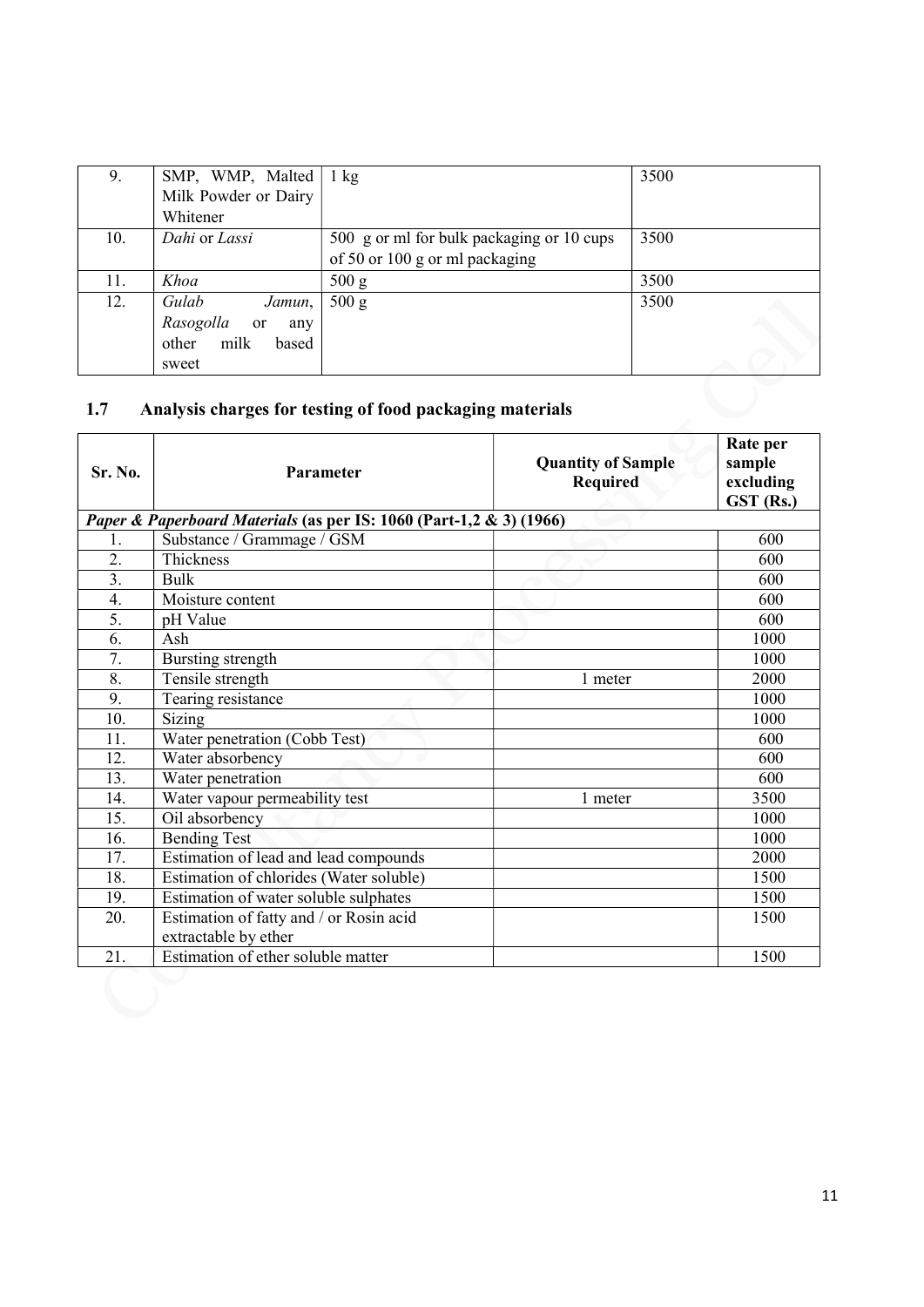| 22.                     | Estimation of benzene soluble matter                                                           |                       | 1500 |
|-------------------------|------------------------------------------------------------------------------------------------|-----------------------|------|
| 23.                     | Alkalinity                                                                                     |                       | 1000 |
|                         | Polyethylene pouches for packaging liquid milk (as per IS 11805: 1989)                         |                       |      |
| 24.                     | Thickness                                                                                      | 1 meter               | 600  |
| $\overline{25}$ .       | Width                                                                                          | 1 meter               | 200  |
| $\overline{26}$ .       | Tensile strength                                                                               | 1 meter               | 2000 |
| 27.                     | Elongation at break                                                                            | 1 meter               | 500  |
| 28.                     | Dart impact resistance                                                                         | 1 meter               | 2000 |
| 29.                     | Leak test                                                                                      | 5 meters              | 1000 |
| 30.                     | Drop test                                                                                      | 10 meters             | 1000 |
| $\overline{31}$ .       | Test for ink adhesion of milk pouches                                                          | 1 meter               | 750  |
|                         | HDPE Crates for milk pouches (as per IS: 11584, 1986)                                          |                       |      |
| 32.                     | Determination of resistance to stress                                                          | 3 crates              | 1500 |
| 33.                     | Determination of resistance to applied load                                                    | 12 crates             | 2500 |
|                         | Overall Migration or Global Migration of constituents of plastic films (as per IS: 9845, 1998) |                       |      |
| 34.                     | Overall Migration or Global Migration into food                                                | 1-2 meters            | 2500 |
|                         | stimulants                                                                                     |                       |      |
|                         | Test for Plastic Containers (as per IS 2798: 1998)                                             |                       |      |
| 35.                     | Diameter                                                                                       | 3 pieces              | 600  |
| 36.                     | Neck height                                                                                    | 3 pieces              | 600  |
| $\overline{37}$ .       | Neck and thread diameters                                                                      | 3 pieces              | 600  |
| 38.                     | Wall thickness                                                                                 | 3 pieces              | 600  |
| 39.                     | Fill point                                                                                     | 3 pieces              | 600  |
| 40.                     | Determination of Brimful capacity                                                              | 3 pieces              | 600  |
| 41.                     | Leakage test                                                                                   | 3 pieces              | 600  |
| 42.                     | Vibration leakage                                                                              | $\overline{3}$ pieces | 1500 |
| 43.                     | Air pressure leakage                                                                           | 3 pieces              | 1500 |
| 44.                     | Test for verticality                                                                           | 3 pieces              | 1000 |
| 45.                     | Drop impact test                                                                               | 8 pieces              | 1500 |
| 46.                     | Stack load test                                                                                | 6 pieces              | 1500 |
| 47.                     | Handle pull test                                                                               | 3 pieces              | 1000 |
| 48.                     | Test for ink adhesion of printed containers                                                    | 3 pieces              | 750  |
| 49.                     | Determination of Overall or Global migration                                                   | 20 pieces             | 2500 |
|                         | (as per Is: 9845, 1998)                                                                        |                       |      |
| 50.                     | Environmental stress-crack resistance of blow-                                                 | 6 pieces              | 2500 |
|                         | moulded containers (as per IS: 8747, 1989)                                                     |                       |      |
| <b>Glass containers</b> |                                                                                                |                       |      |
| 51.                     | Thermal shock test                                                                             | 15-20 containers      | 2500 |
|                         | (as per IS 11930:1986)                                                                         |                       |      |
| 52.                     | Glass milk bottles-thermal shock test                                                          | 15-20 containers      | 2500 |
|                         | (as per IS 1392:1999)                                                                          |                       |      |
| 53.                     | Glass jars for pickles- thermal shock test                                                     | 15-20 containers      | 2500 |
|                         | (as per IS 11985:1987)                                                                         |                       |      |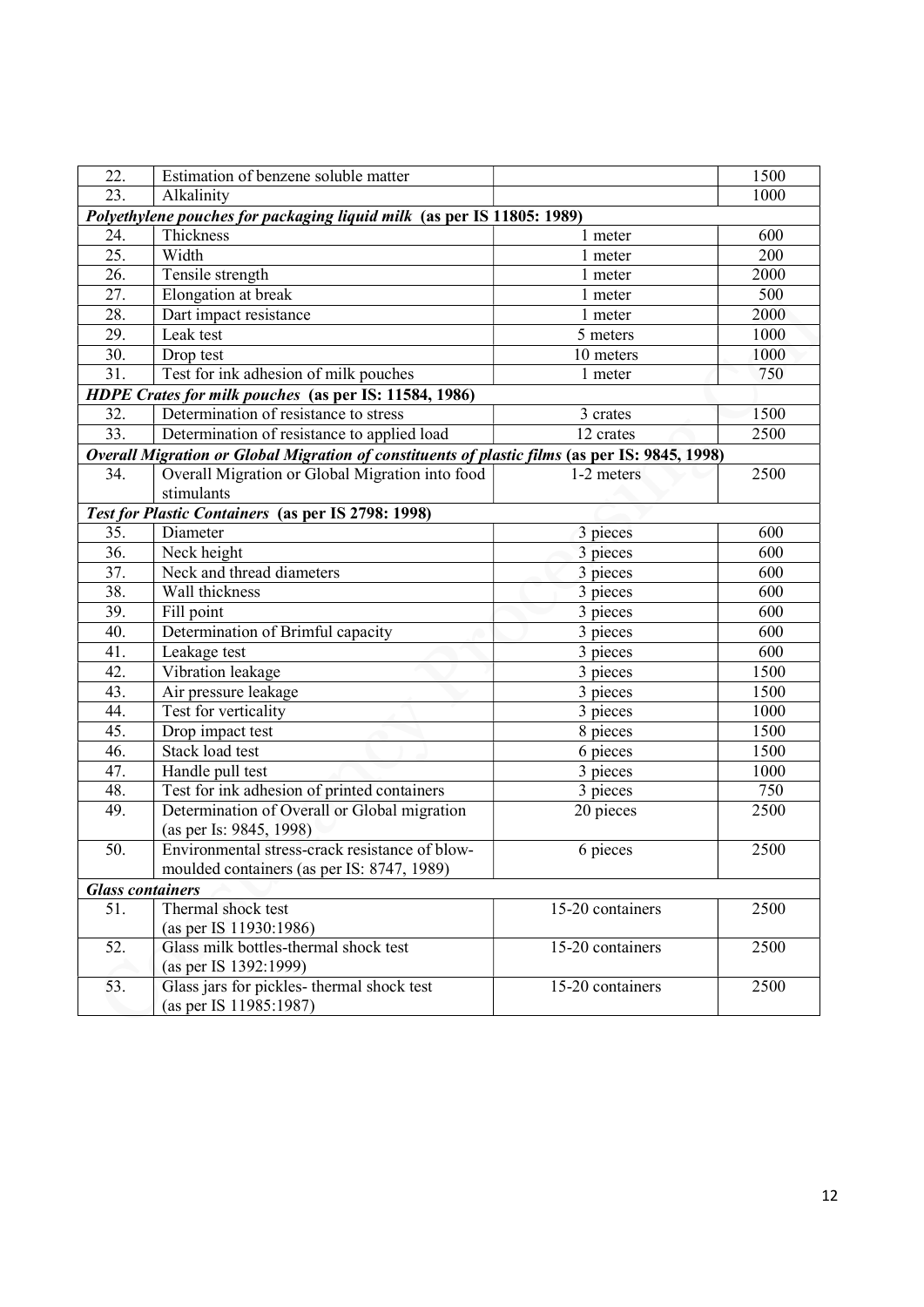| 54.                     | Glass bottles for tomato ketchup-thermal shock<br>test (as per IS 9780: 1981)                | 15-20 containers | 2500 |
|-------------------------|----------------------------------------------------------------------------------------------|------------------|------|
| 55.                     | Glass bottles for jams, jellies and marmalades-<br>thermal shock test (as per IS 9781: 1981) | 15-20 containers | 2500 |
| 56.                     | Glass bottles for free flowing liquids-thermal<br>shock test (IS 11984: 1986)                | 15-20 containers | 2500 |
| 57.                     | Glass jars for honey $-$ thermal shock test (IS<br>11369: 1985)                              | 15-20 containers | 2500 |
| Aluminum foil           |                                                                                              |                  |      |
| 58.                     | <b>Thickness</b>                                                                             | 30 cm long       | 600  |
| <b>Metal Containers</b> |                                                                                              |                  |      |
| 59.                     | Air pressure test                                                                            |                  | 1500 |
| 60.                     | Drop test                                                                                    |                  | 1500 |
| 61.                     | Handle pull test                                                                             |                  | 1500 |
| 1.8                     | Analysis charges for Feed & Fodder samples                                                   |                  |      |

## 1.8 Analysis charges for Feed & Fodder samples

| <b>Sl. No.</b>   | Parameter                                                                                | <b>Qnty. Required</b> | Rate per<br>sample<br>excluding<br>GST (Rs.) |
|------------------|------------------------------------------------------------------------------------------|-----------------------|----------------------------------------------|
| 1.               | Proximate analysis of feeds/fodders                                                      | 250 g                 | 5000                                         |
| $\overline{2}$ . | Analysis of Vitamin 'A' in feeds/fodders                                                 | 100 g                 | 4000                                         |
| 3 <sub>1</sub>   | Acid detergent fibre in feeds/fodders                                                    | 100 g                 | 1000                                         |
| 4.               | Lignin in feeds/fodders                                                                  | 100 <sub>g</sub>      | 1000                                         |
| 5.               | Neutral detergent fibre in feeds                                                         | 100 <sub>g</sub>      | 1000                                         |
| 6.               | Nitrogen in molasses                                                                     | 100 g                 | 1000                                         |
| 7.               | Moisture in molasses                                                                     | 100 g                 | 1000                                         |
| 8.               | Urea in feed sample                                                                      | 100 <sub>g</sub>      | 1000                                         |
| 9.               | Major mineral elements in feed-calcium,<br>magnesium phosphorus etc. (rate per elements) | 100 g                 | 1000                                         |
| 10.              | Trace minor elements in feed-copper, iron,<br>manganese, zinc etc. (rate per element)    | 100 g                 | 1000                                         |
| 11.              | Analysis of amino acids in feed                                                          | $50-100$ g            | 7500                                         |
| 12.              | Analysis of aflatoxins (total) in feed/milk                                              | $100$ g/ml            | 5000                                         |
| 13.              | Effective RDO/UDP in feeds                                                               | 200 g                 | 2000                                         |
| 14.              | Vitamin E in feeds                                                                       | 100 <sub>g</sub>      | 4000                                         |
| 15.              | Mimosine in feeds (HPLC)                                                                 | 100 g                 | 3000                                         |
| 16.              | Glucosinolates in feeds (HPLC)                                                           | 100 g                 | 3000                                         |
| 17.              | Tannins (Calorimetric)                                                                   | 100 <sub>g</sub>      | 1500                                         |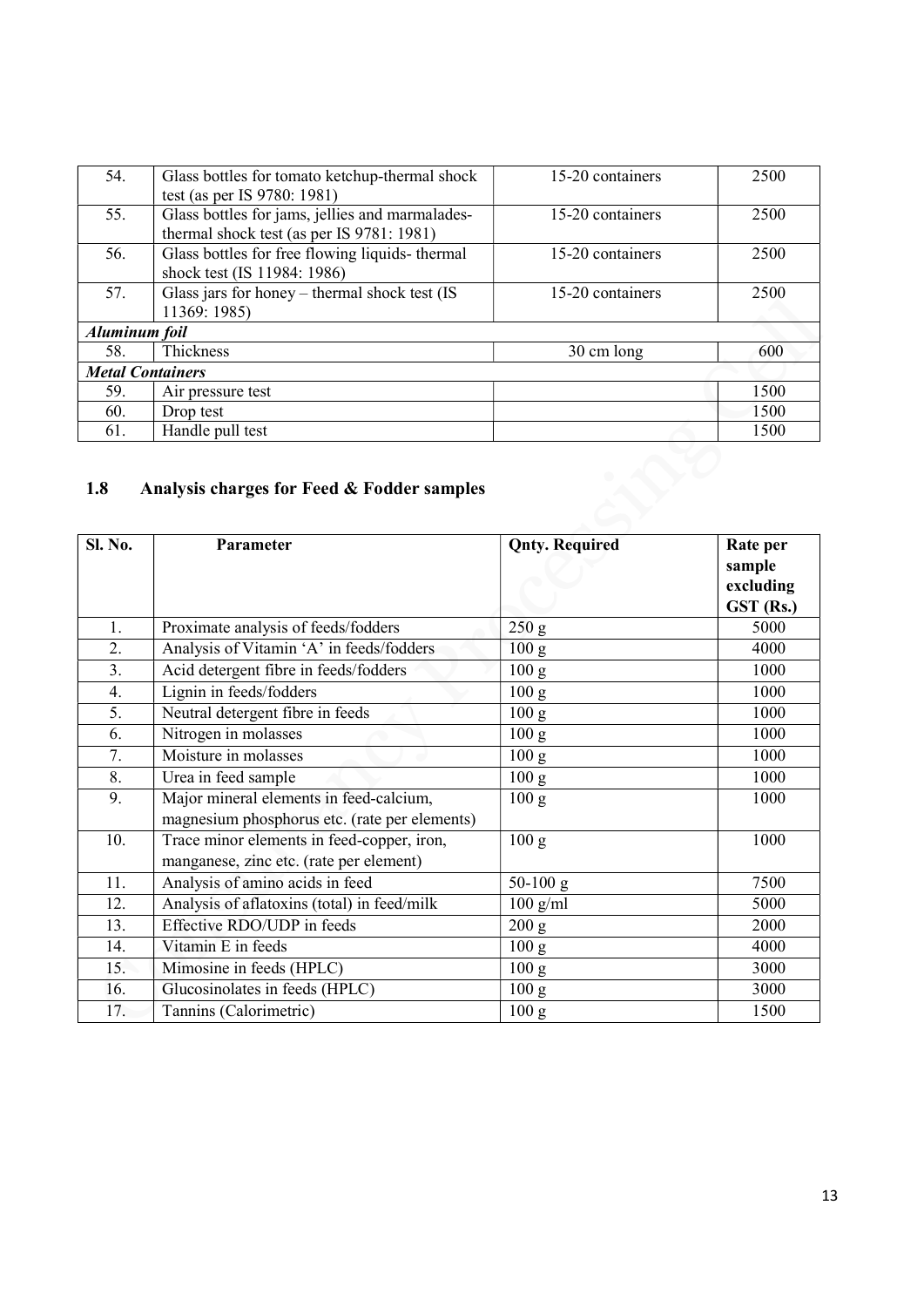| 18. | Formulation of concentrate mix (per formula) | 7500  |
|-----|----------------------------------------------|-------|
| 19. | Formulation of concentrate mix based on      |       |
|     | RDP/UDP (per formula)                        |       |
| 20  | Formulation of mineral mixture               | 25000 |
| 21. | Urea, Ammonia treatment to crop residues     | 10000 |
| 22. | Milk replacer formulation for young calves   | 12000 |
| 23. | Process of small silage making               | 12000 |

## 2. Equipment Usage Charges

| S. No. | Name of equipment                                                                                                                 | Rate per sample<br>excluding GST<br>(Rs.) |
|--------|-----------------------------------------------------------------------------------------------------------------------------------|-------------------------------------------|
| 1.     | Particle Size Analyzer (size only)                                                                                                | 400                                       |
| 2.     | Particle Size Analyzer (size & zeta potential)                                                                                    | 600                                       |
| 3.     | <b>FTIR</b>                                                                                                                       | 1000                                      |
| 4.     | GC-MS                                                                                                                             | 2000                                      |
| 5.     | Atomic absorption spectrophotometer – flame mode                                                                                  | 2000                                      |
| 6.     | Atomic absorption spectrophotometer -graphite mode                                                                                | 3000                                      |
| 7.     | Digital refractometer                                                                                                             | 500                                       |
| 8.     | <b>HPLC</b>                                                                                                                       | 2000                                      |
| 9.     | Texture analyzer                                                                                                                  | 1500/sample/test                          |
| 10.    | Viscometer                                                                                                                        | $500/\text{run}$                          |
| 11.    | Rheometer                                                                                                                         | 1500/sample/test                          |
| 12.    | Colour measuring system                                                                                                           | 500/sample                                |
| 13.    | Water activity meter                                                                                                              | 500/sample                                |
| 14.    | Fluorescent Spectro-photometer                                                                                                    | $\overline{500/}$ Scan, 50/for            |
|        |                                                                                                                                   | spot reading                              |
| 15.    | Real Time PCR Analysis                                                                                                            | 1500/ per Run                             |
| 16.    | Simple PCR Analysis                                                                                                               | 500/ per Run                              |
| 17.    | Blood Biochem. Analyser (Comprehensive)                                                                                           | 2500/sample                               |
| 18.    | SEM analysis (including drying, coating, visualization and image<br>recording) Only fixed and dehydrated samples will be accepted | 2500/sample                               |

# 3. Hiring Charges for Pilot Scale Trials in Expl. Dairy, ICAR-NDRI, Karnal

| Sl.             | Equipment                                           | Rate excluding       |
|-----------------|-----------------------------------------------------|----------------------|
| No.             |                                                     | $GST$ (Rs.)          |
|                 | Cream separator/Clarifier                           | 1,800/h              |
| $\bigcap$<br>۷. | Multi purpose processing vats (900 liters capacity) | $8,000/\text{shift}$ |
| .ر              | Butter making equipment                             | $8,000/\text{shift}$ |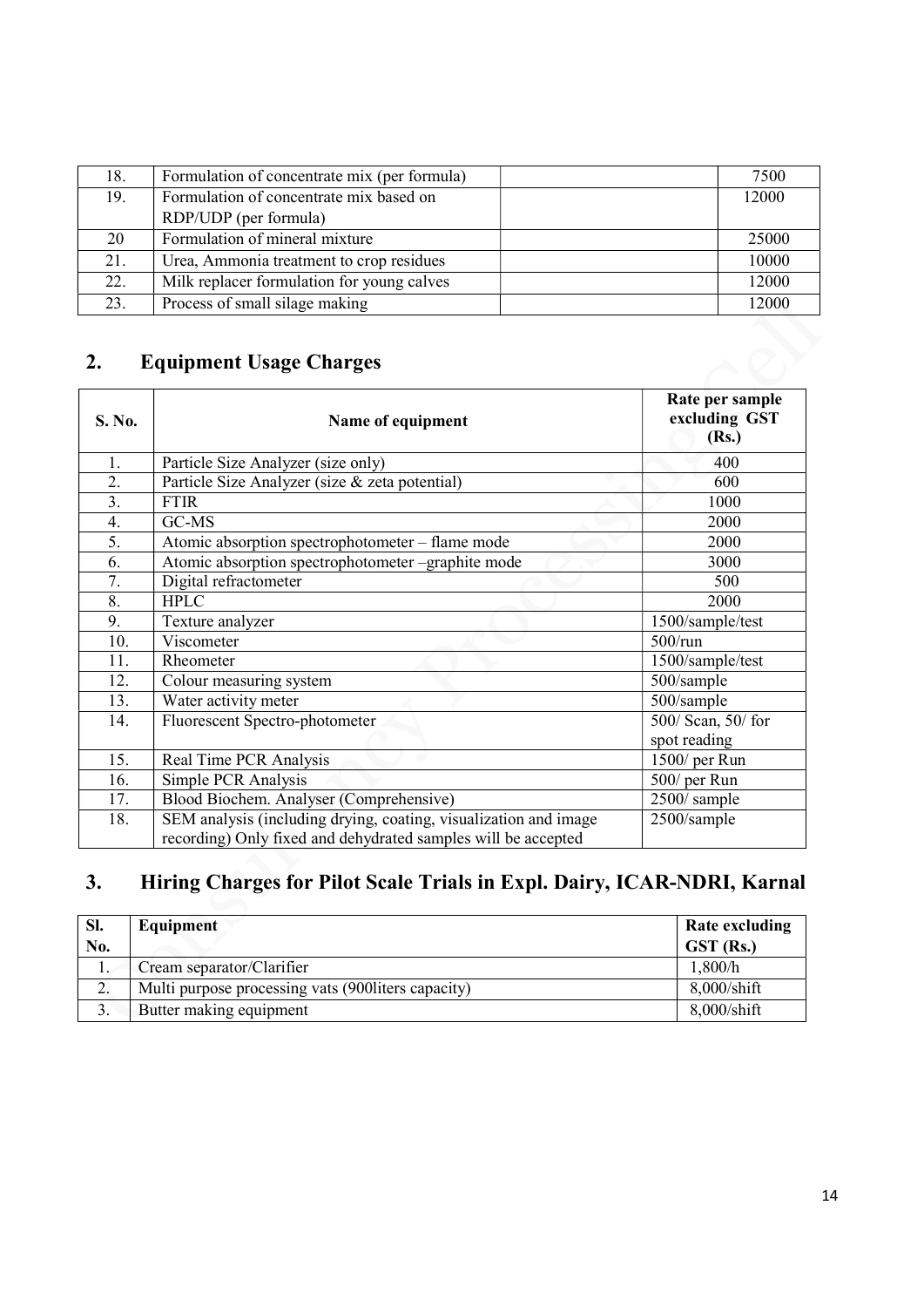| 4.  | Ice cream making equipment                                     | 9,000/shift           |
|-----|----------------------------------------------------------------|-----------------------|
| 5.  | Homogenizer                                                    | $4,000/\text{shift}$  |
| 6.  | Cheese vat (100lit. capacity)                                  | $4,000/\text{shift}$  |
| 7.  | Cheese vat (4000 lit. capacity)                                | $6,000/\text{shift}$  |
| 8.  | Batch evaporator                                               | 15,000/shift          |
| 9.  | Triple effect evaporator                                       | 15,000/shift          |
| 10. | Spray dryer (small)                                            | 20,000/shift          |
| 11. | Spray dryer (Big)                                              | 25,000/shift          |
| 12. | Roller dryer                                                   | 15,000/shift          |
| 13. | Scraped Surface Heat Exchanger                                 | 5,000/shift           |
| 14. | Ultrafiltration plant $0.6 \text{ m}^2$ , 50 KDa MWCO          | $15,000/$ shift       |
| 15. | Ultrafiltration plant small, $0.160 \text{ m}^2$ , 50 KDa MWCO | $10,000/\text{shift}$ |
| 16. | MF plant, $1.4 \mu m$ , $30 \text{ kg}$ feed                   | 10,000/shift          |
| 17. | RO plant, 100 kg feed                                          | 15,000/ shift         |
| 18. | Ghee kettle and Ghee clarifier for Ghee making                 | 4,000/ per            |
|     |                                                                | batch                 |

\*Note: These charges include services of operator, but exclude labour charges which are situation specific and should be organized by the user.

## 4. Supply of Cultures

| -SI.<br>No. | Parameter                        | Rate per sample excluding<br>GST (Rs.) |
|-------------|----------------------------------|----------------------------------------|
|             | Charges for freeze dried culture | 1500                                   |

# 5. Supply of Test Kits

| Supply of Antibiotic | Testing of raw, pasteurized milk and dried milks for | 7500              |
|----------------------|------------------------------------------------------|-------------------|
| test kits            | following 7 groups of antibiotics as broad spectrum  | $($ for 100 tests |
| DPA based kit        | detection (LODs at FSSAI /Codex Limits): $\beta$ -   | upto 500 tests)   |
| $(3h$ Test kit)      | Tetracycline, Chloramphenicol,<br>Lactam.            | and               |
| (Developed at NDRI)  | Streptomycin, Sulfa<br>Macrolides,<br>drugs,         | <b>Rs</b> 5000    |
|                      | Aminoglycoside, Gentamycin / Neomycin                | for 100 tests     |
|                      |                                                      | single order      |
|                      |                                                      | above 500 tests   |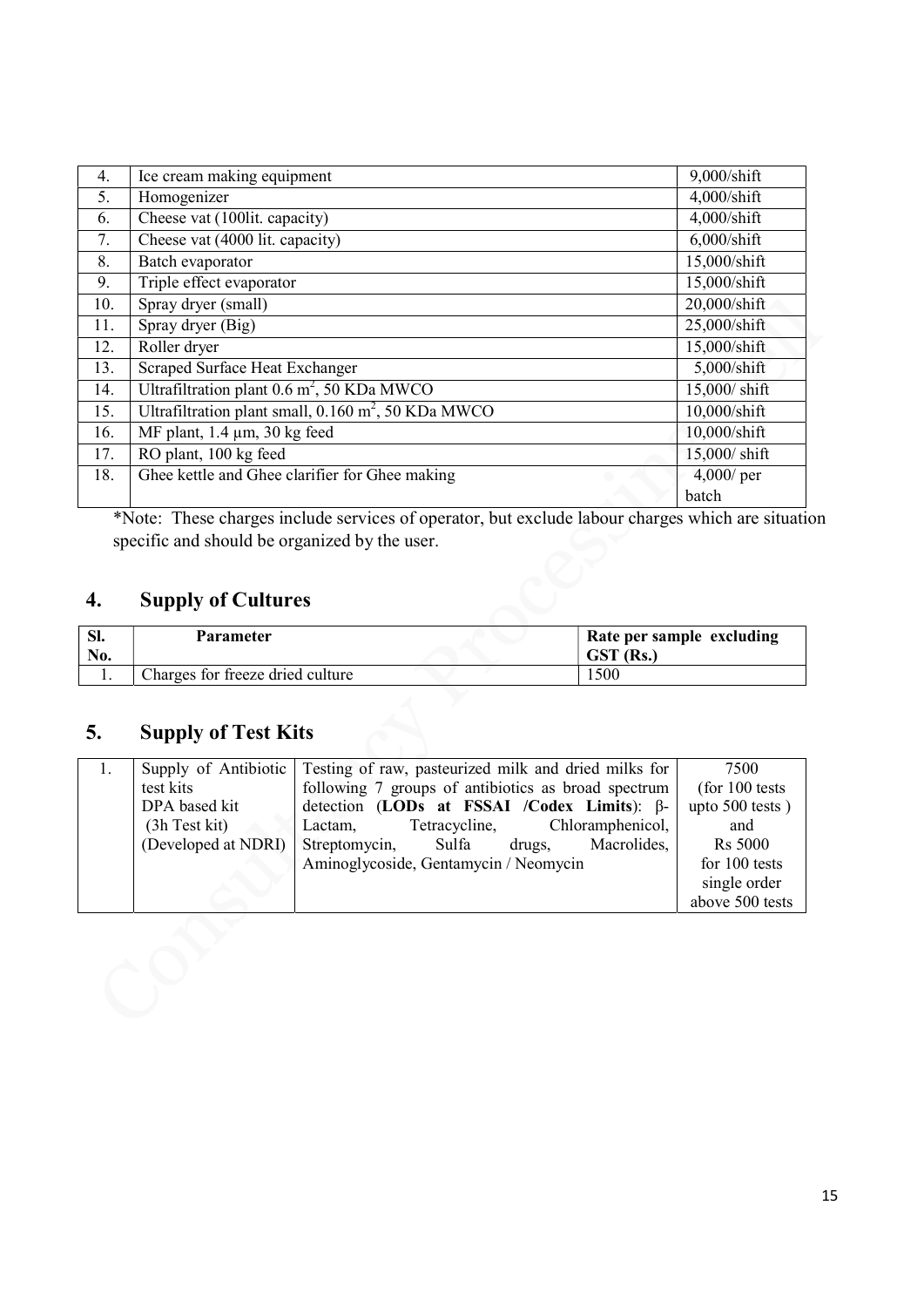| 2. | Supply of Antibiotic<br>test kits<br>Paper strip based kit<br>$-(75 \text{ min})$<br>(Developed at NDRI) | Paper based test kits for testing of raw, pasteurized<br>milk and dried milks for following 7 groups of<br>antimicrobial residues as broad spectrum detection<br>at MRL<br>limits):<br>(presence/absence)<br>$\beta$ -Lactam,<br>Tetracycline, Chloramphenicol, Streptomycin, Sulfa<br>drugs, Macrolides, Aminoglycoside, Gentamycin<br>Neomycin | 10,000<br>(for $100$ tests<br>upto $500$ tests)<br>and<br>Rs 7500<br>for 100 tests<br>single order<br>above 500 tests               |
|----|----------------------------------------------------------------------------------------------------------|--------------------------------------------------------------------------------------------------------------------------------------------------------------------------------------------------------------------------------------------------------------------------------------------------------------------------------------------------|-------------------------------------------------------------------------------------------------------------------------------------|
| 3. | Supply<br>of<br>Paper<br>based strip Pesticide<br>kit                                                    | For testing of different food matrices for all groups of<br>pesticides at MRL limits set by codex/ FSSAI ) (2 h<br>test) (Developed at NDRI)                                                                                                                                                                                                     | 15,000<br>(for 100 tests)<br>upto 500 tests)<br>and<br>Rs 12000<br>for 100 tests<br>single order<br>above 500 tests                 |
| 4. | Supply of Paper strip<br>based mastitis kit                                                              | For testing of milk for detection of clinical and sub<br>clinical mastitis in milk (30 min test) (Developed at<br>NDRI)                                                                                                                                                                                                                          | <b>Rs</b> 3500<br>$($ for 100 tests<br>upto 500 tests)<br>and<br><b>Rs</b> 2500<br>for 100 tests<br>single order<br>above 500 tests |

# 6. Advisory Charges

| Sl.No. | <b>Parameter</b>                                                        | Rate excluding GST    |
|--------|-------------------------------------------------------------------------|-----------------------|
|        |                                                                         | (Rs.)                 |
| 1.     | Charges for advice on setting up quality control Lab. for dairy         | The charges will be   |
|        | products/animal feed                                                    | fixed on the basis of |
| 2.     | Charges for setting up Molecular Biology/ Genetic Engineering Lab.      | mandays and quantum   |
| 3.     | Charges for setting up a Dairy products Lab.                            | of work               |
| 4.     | Critical control point identification for HACCP                         |                       |
| 5.     | Biofilm status of dairy processing units                                |                       |
| 6.     | Any other advisory services: Preliminary discussions, advisory tasks in |                       |
|        | preparation of project, technical advices etc                           |                       |
|        |                                                                         |                       |